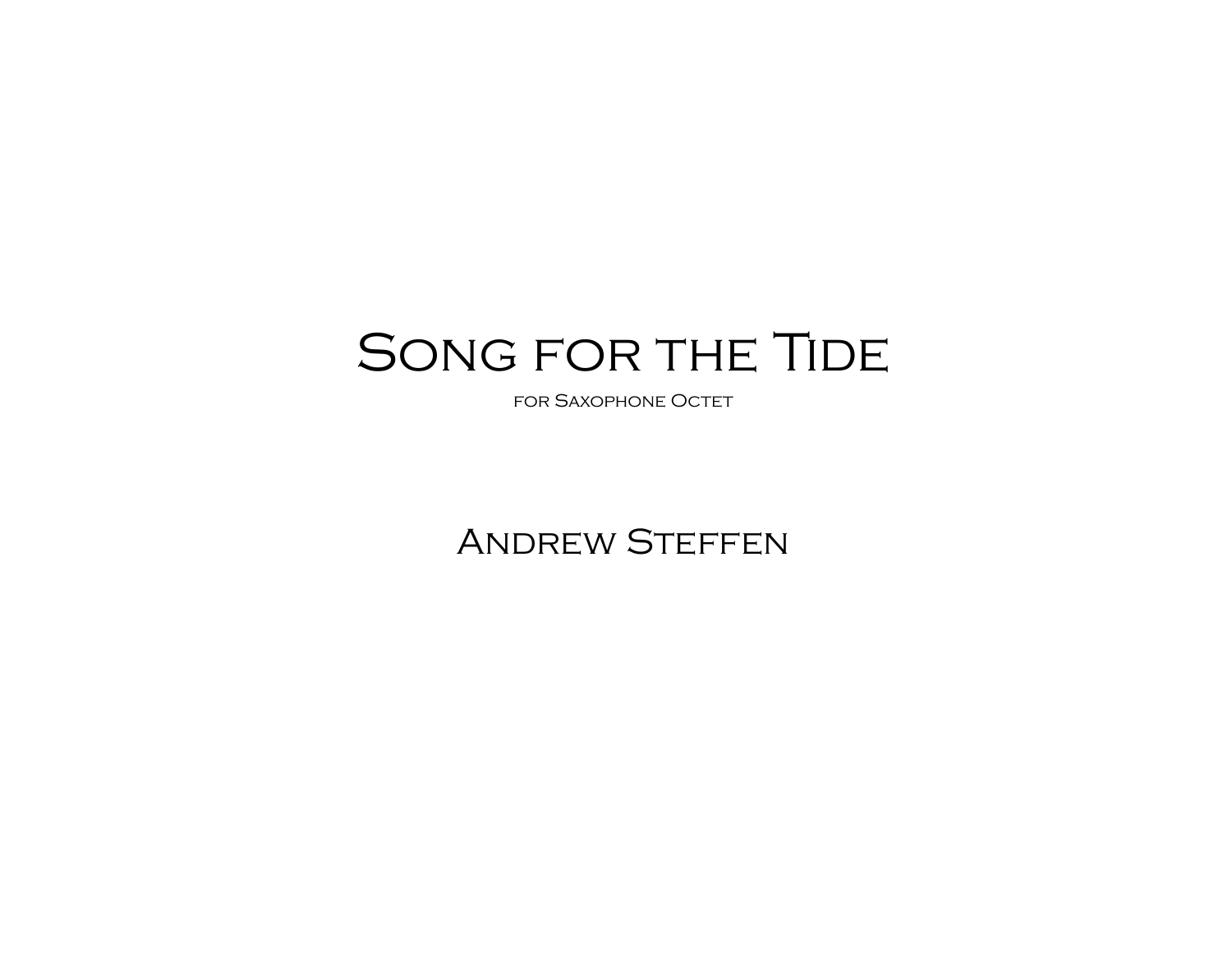## **PERFORMANCE NOTES:**

*Song for the Tide* is written and dedicated to the Saxophone Octet at Oklahoma State University for their 2016 performance at the Midwest Clinic (Chicago, IL).

This piece is an exploration/study of harmony and melody in creating a sense of yearning and longing. The tide's burning desire to experience what is beyond shore and the horizon from its dictated cycle of high and low. The various tempo changes represent the anxiousness and energy of the tide as it contemplates and dreams of knowing more than just the shore its seen for eons.

The consistent 'ebbing' in the melodies accompanimental parts should strive for passing pitches seamlessly between one another. The overall effect should be of the utmost connectivity of pitches and harmonic support to the melodic lines and generate energy created by melodic lines in their own part.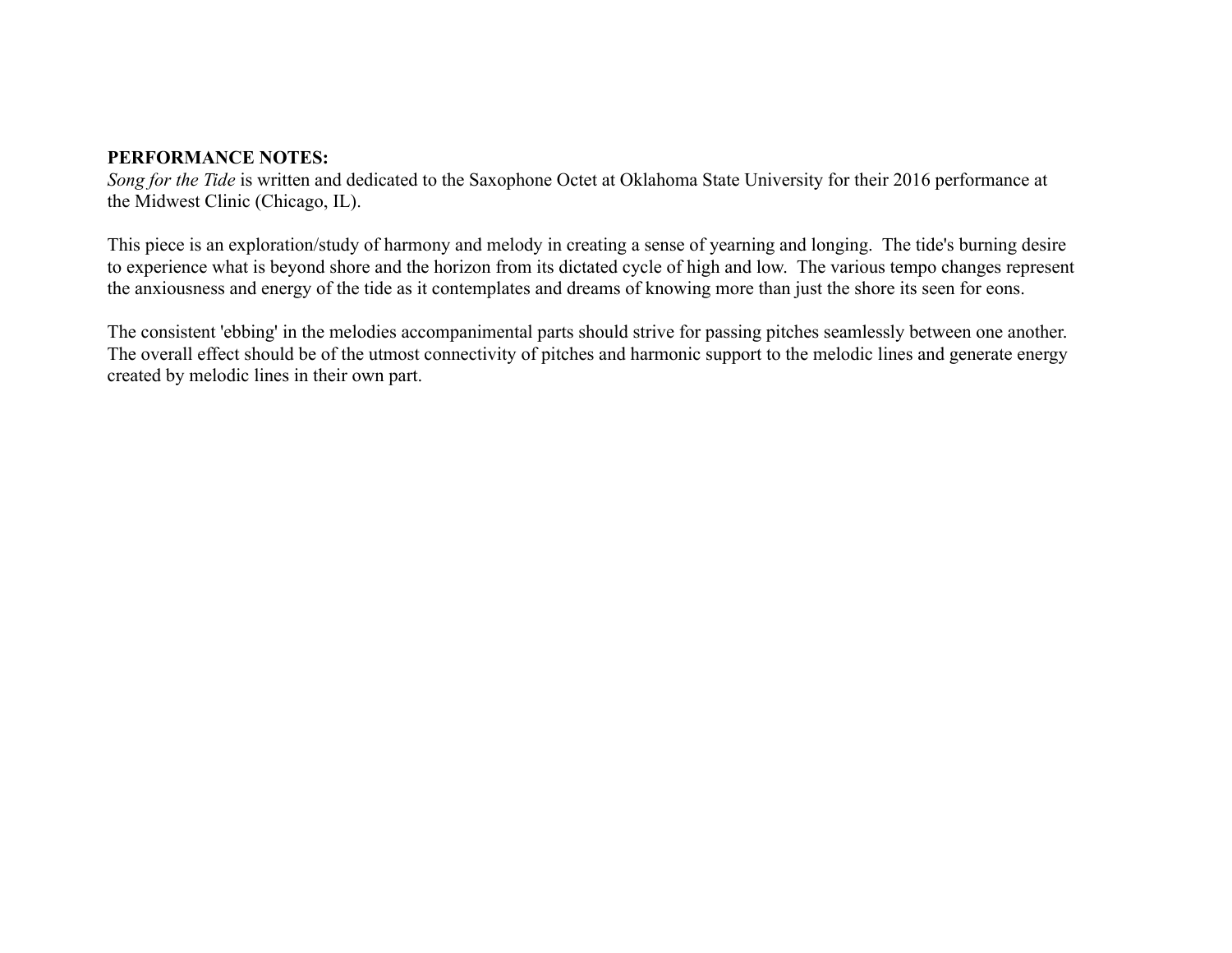*Written and dedicated to the OSU Saxophone Octet for their performance at 2016 Midwest Clinic*

Song for the Tide Andrew Steffen

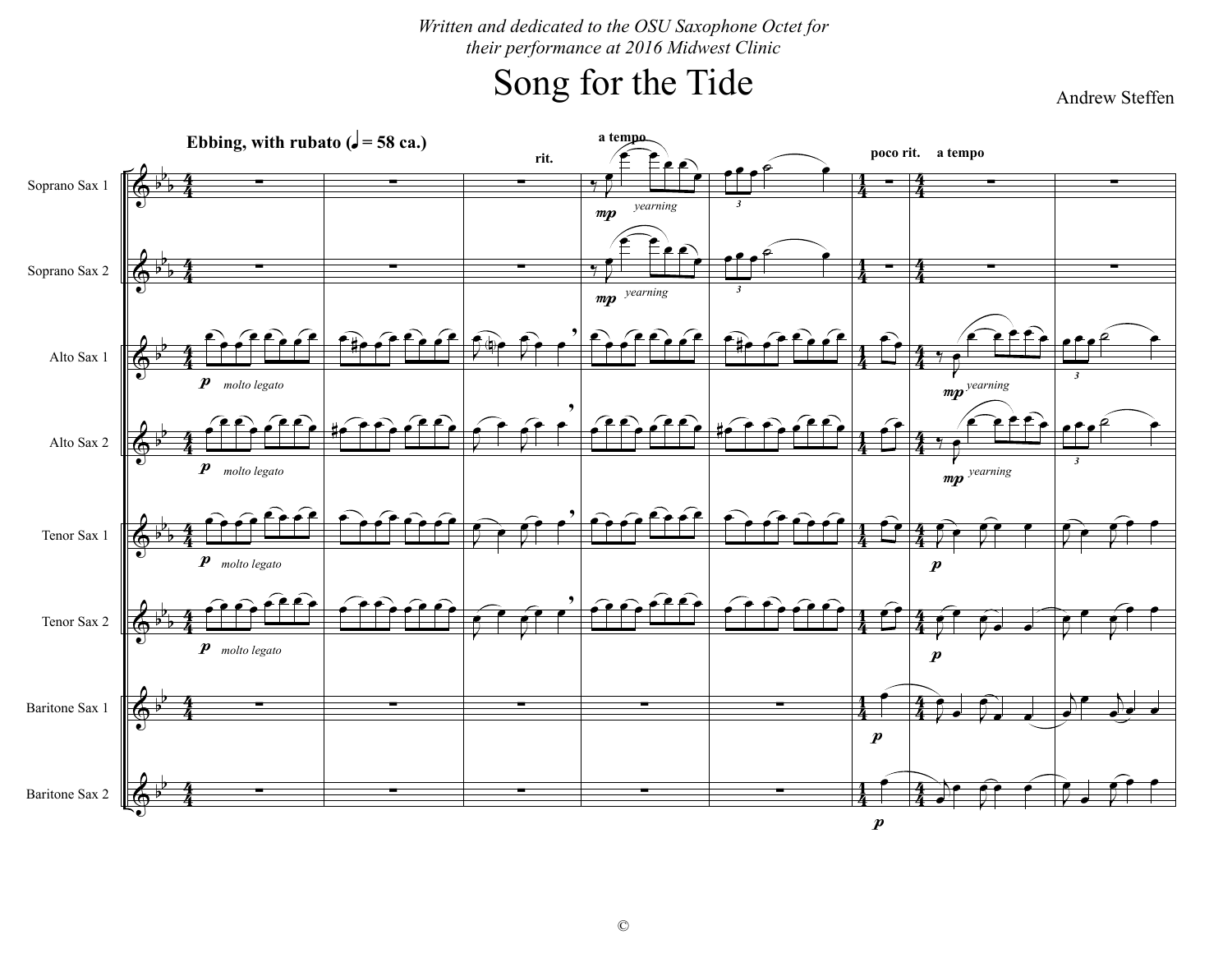

4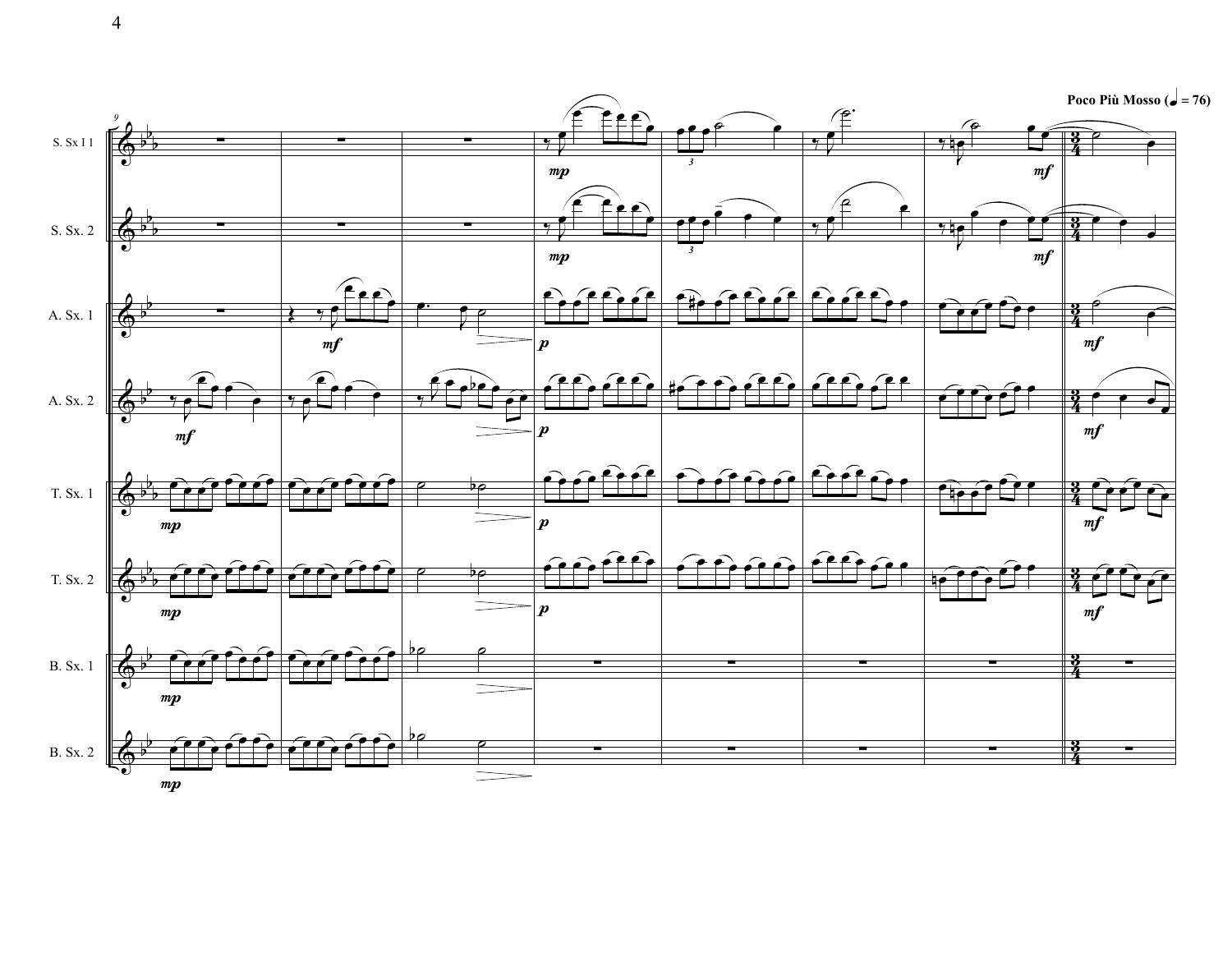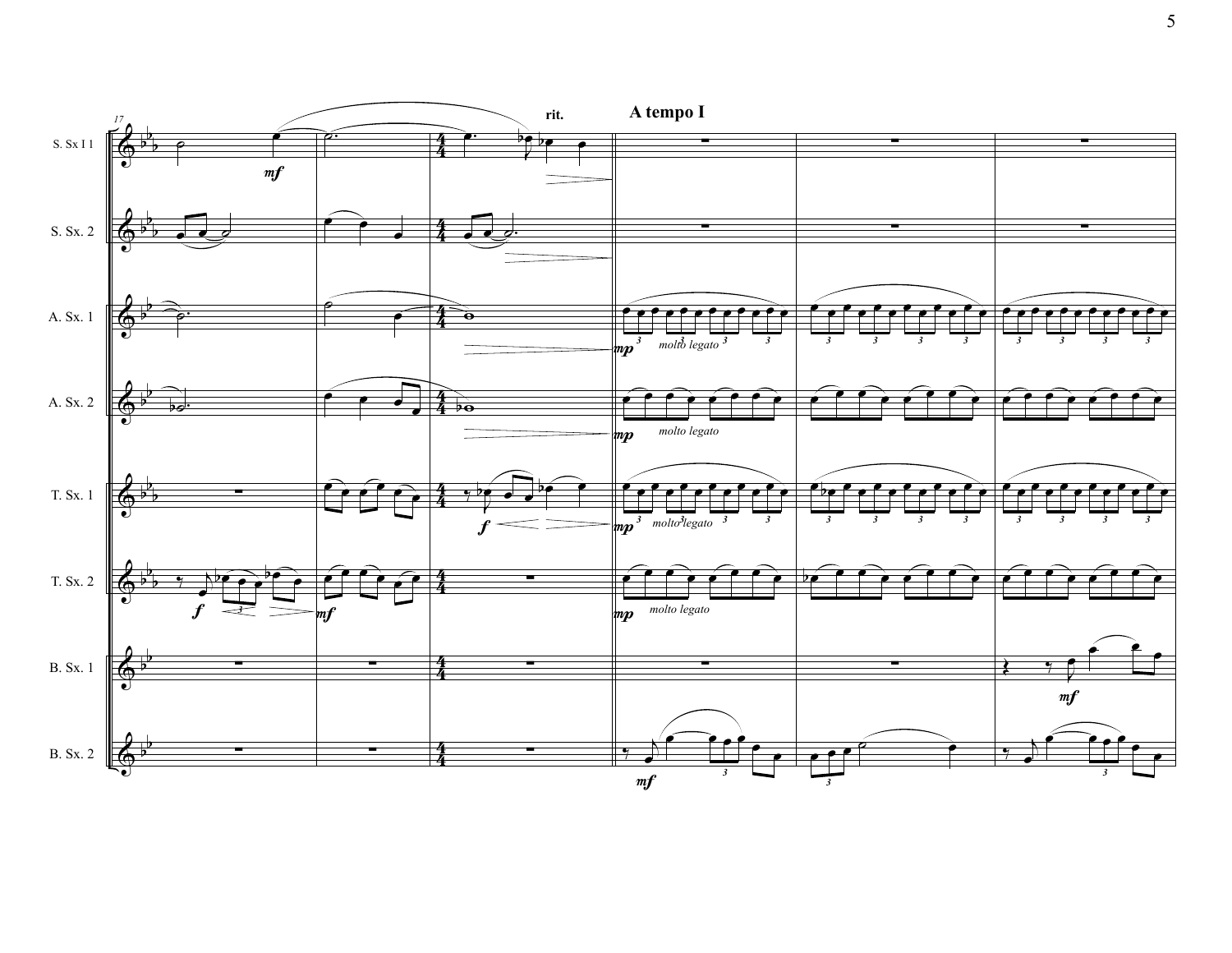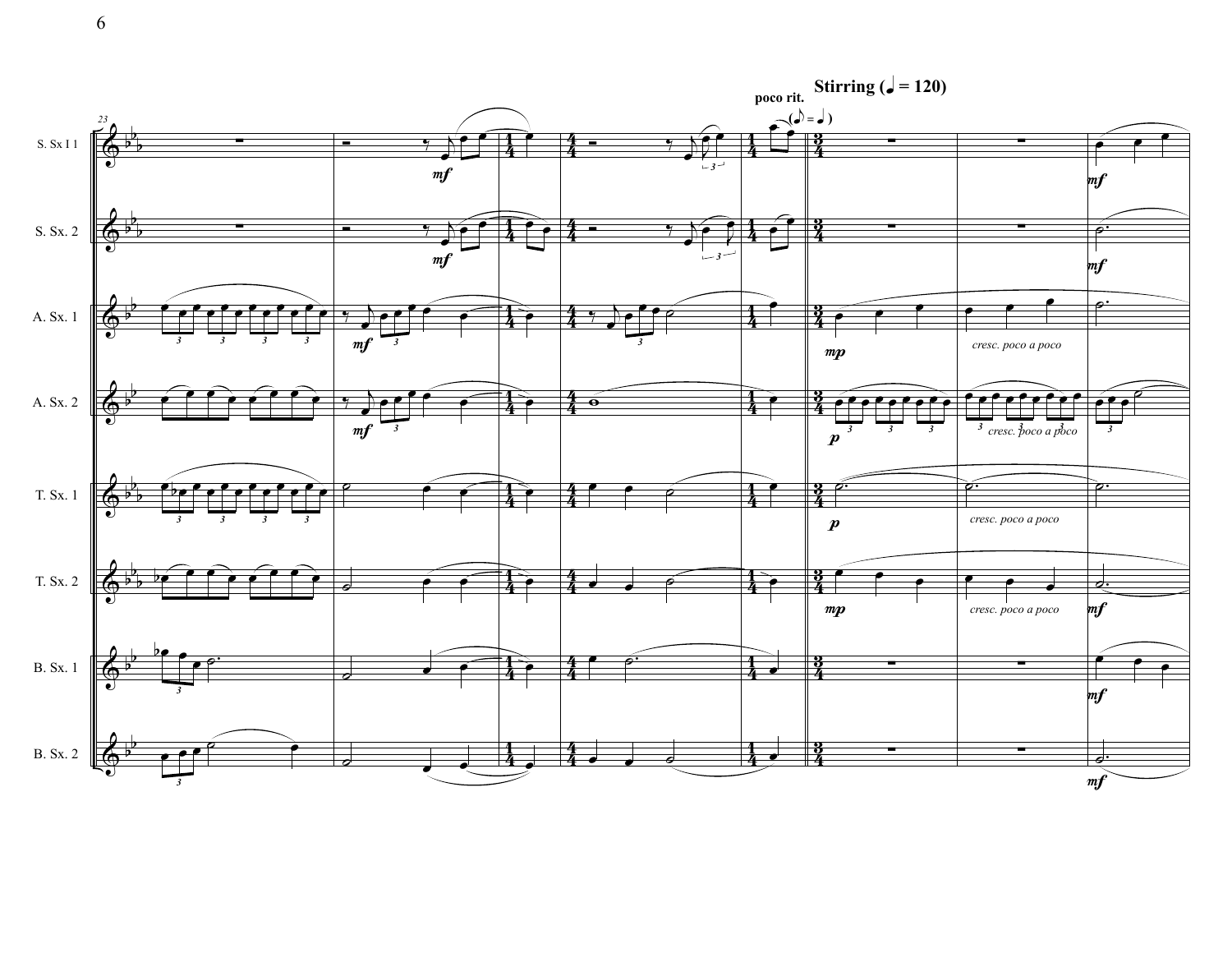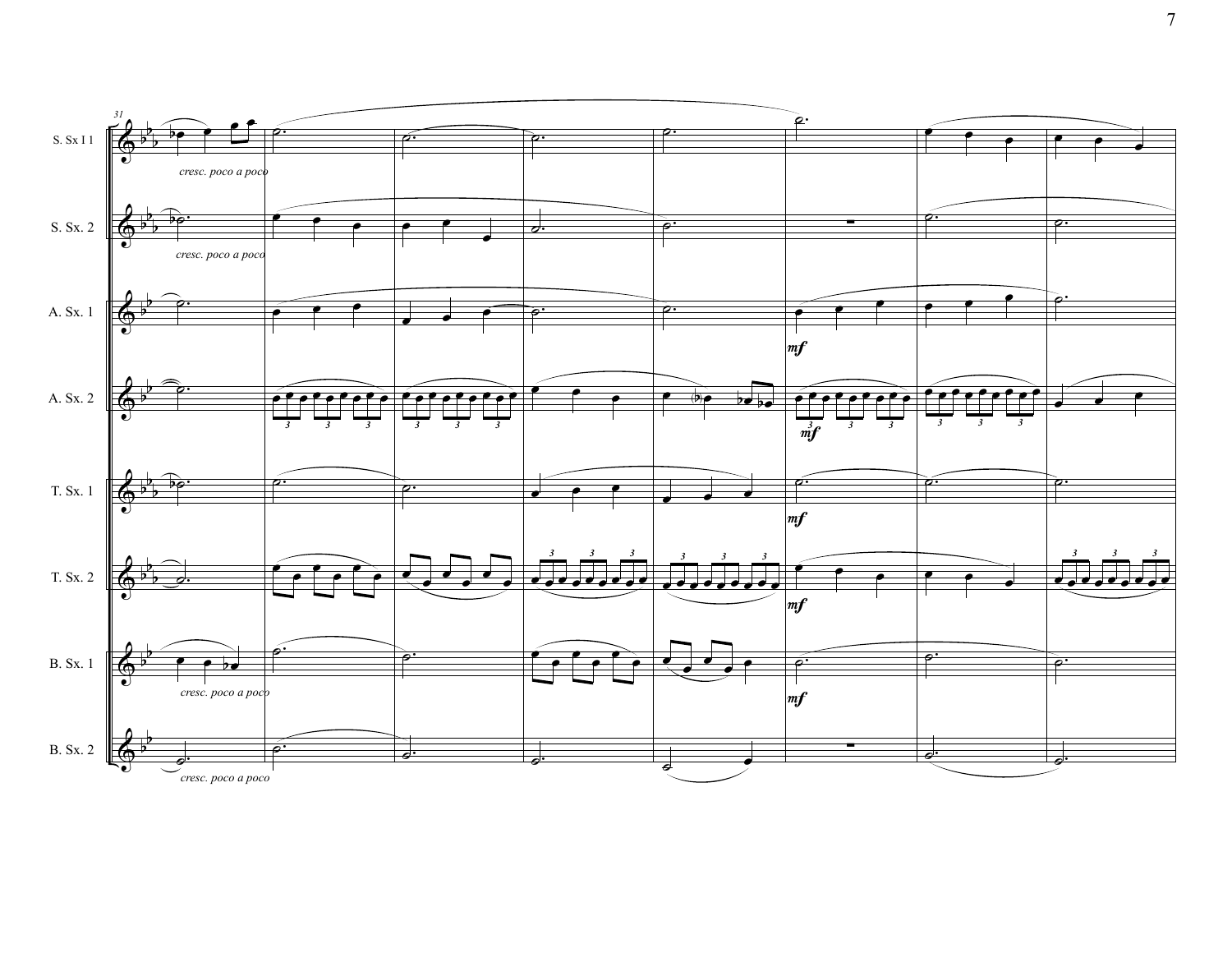

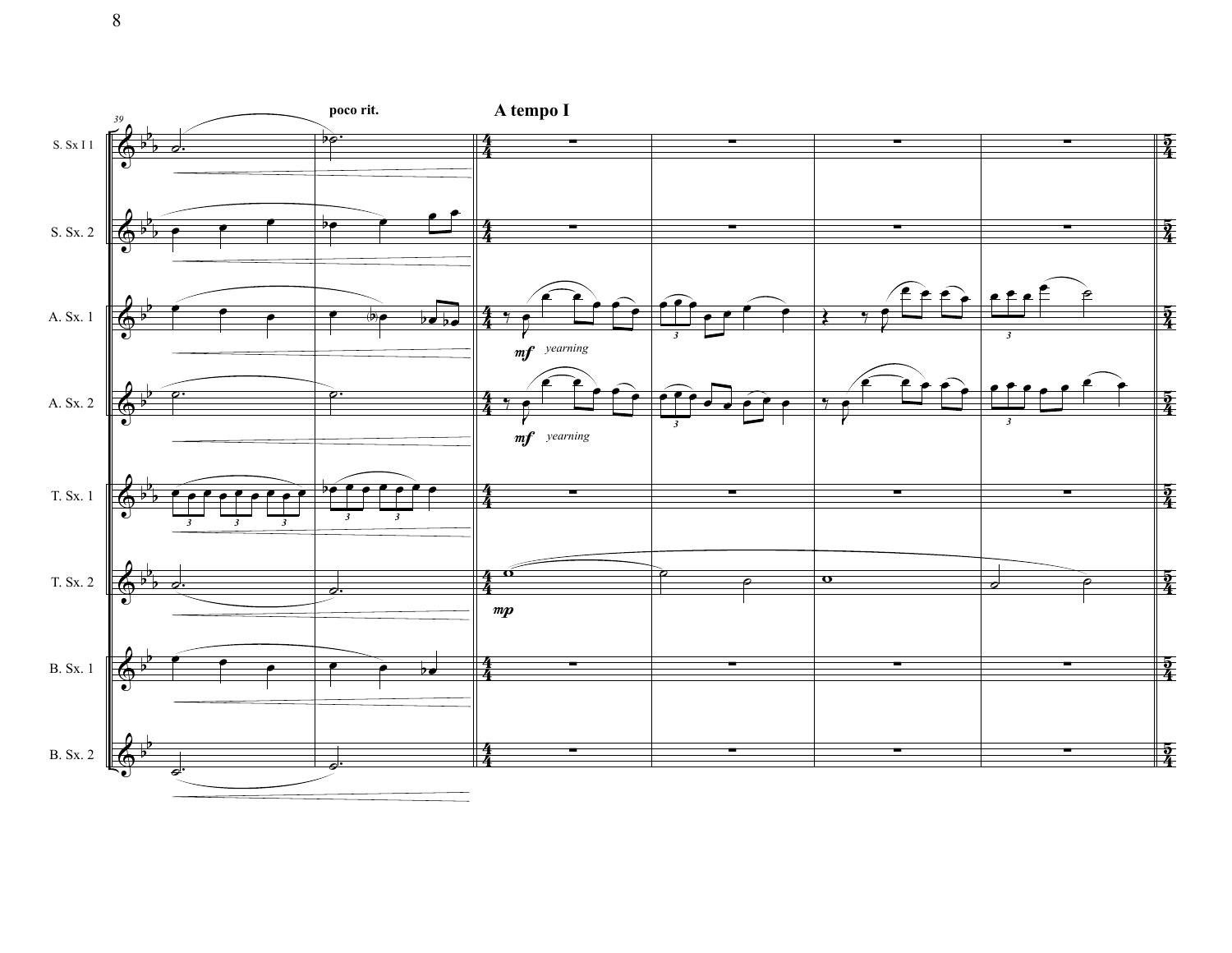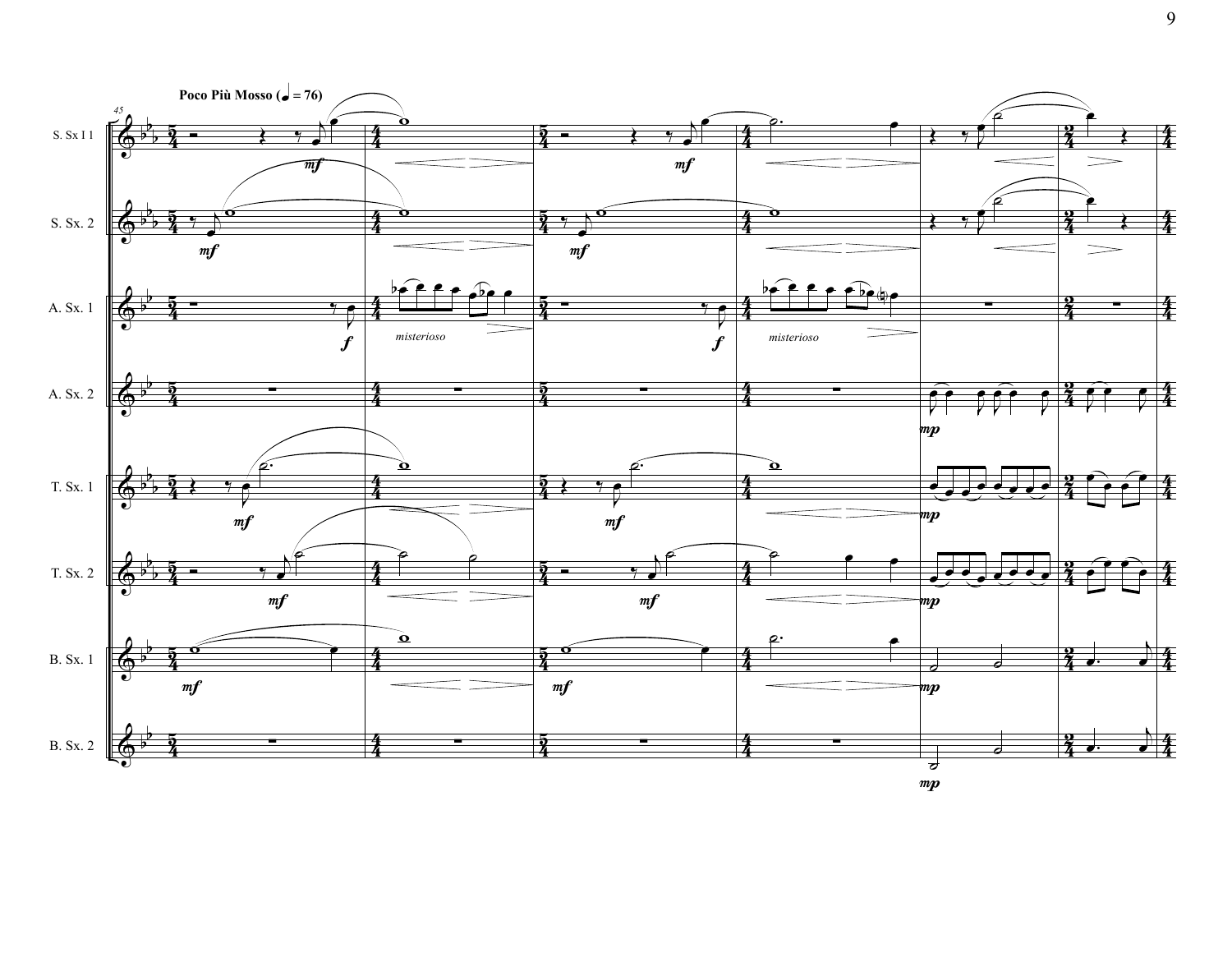

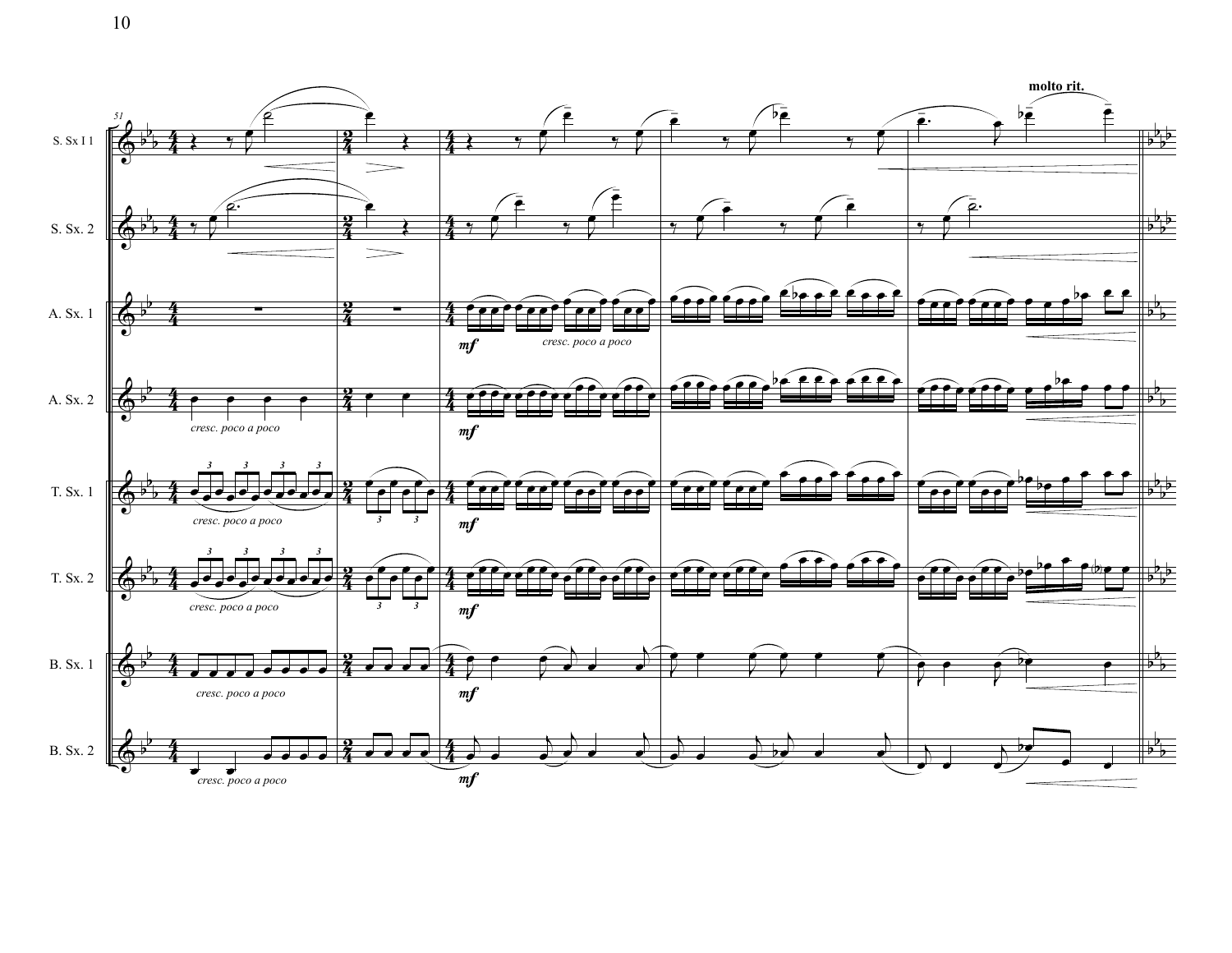